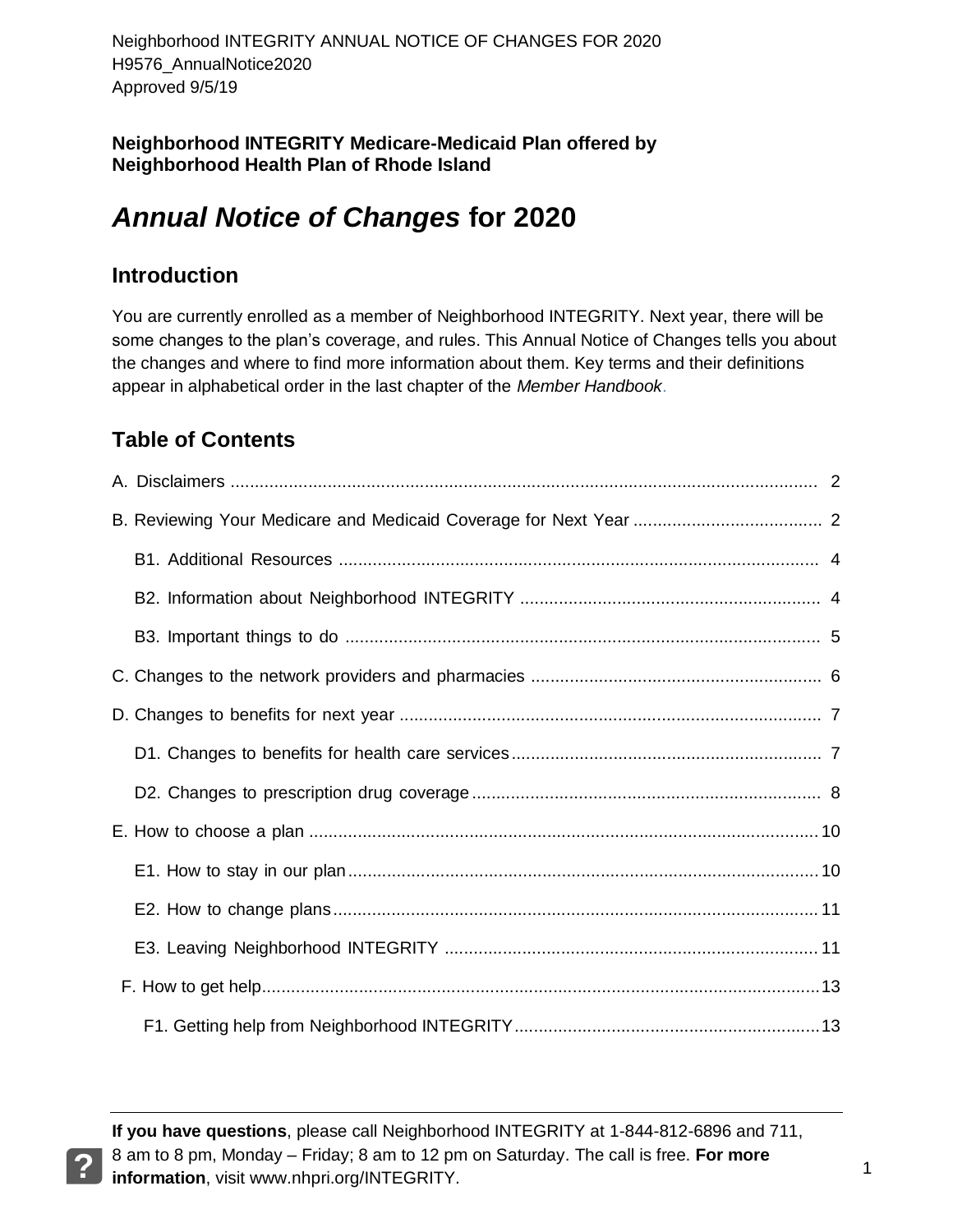| F4. Getting help from the State Health Insurance Assistance Program (SHIP)  14  |  |
|---------------------------------------------------------------------------------|--|
|                                                                                 |  |
|                                                                                 |  |
| F7. Getting help from Rhode Island's Quality Improvement Organization (QIO)  14 |  |
|                                                                                 |  |

## **A. Disclaimers**

- Neighborhood Health Plan of Rhode Island is a health plan that contracts with both Medicare and Rhode Island Medicaid to provide benefits of both programs to enrollees.
- $\cdot \cdot$  This information is not a complete list. The benefit information is a brief summary, not a complete description of benefits. For more information contact the plan or read the Member Handbook.
- $\div$  Benefits as well as the List of Covered Drugs and/or pharmacy and provider networks may change throughout the year. We will send you a notice before we make a change that affects you.
- If you get or become eligible for long-term services and support (LTSS), you may have to pay part of the cost of these services. This amount is determined by the Rhode Island Medicaid Program.

## **B. Reviewing Your Medicare and Medicaid Coverage for Next Year**

It is important to review your coverage now to make sure it will still meet your needs next year. If it does not meet your needs, you may be able to leave the plan. See section E2 for more information.

If you leave our plan, you will still be in the Medicare and Medicaid programs as long as you are eligible.

 You will have a choice about how to get your Medicare benefits (go to page 11 to see your choices).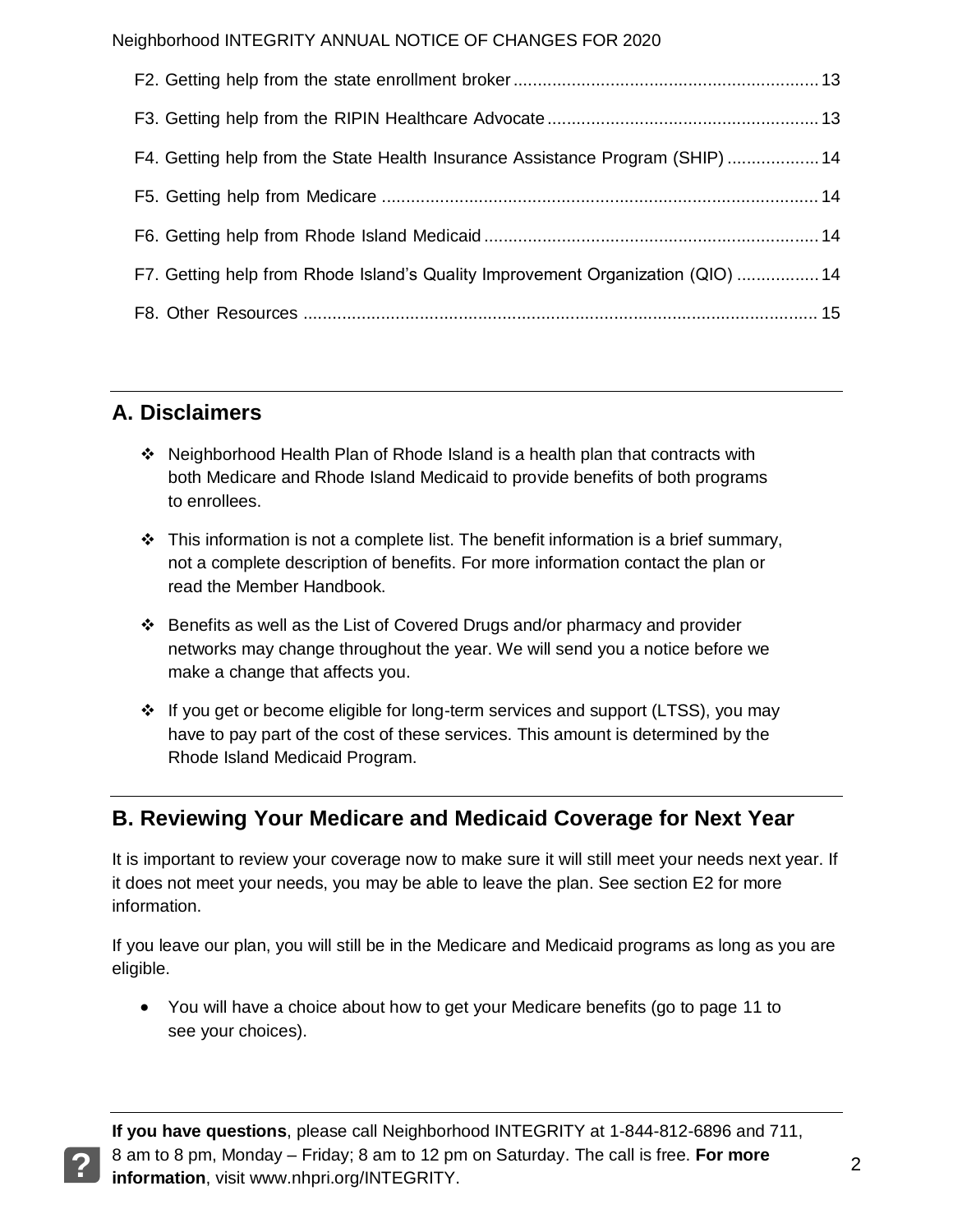- You will be enrolled in Rhode Island Medicaid Fee for Service (FFS) for your Medicaid services. Your Medicaid services include most long-term services and supports (LTSS) (if you are eligible) and behavioral health care.
- You will get a new Member ID Card. You will also get information about the providers and pharmacies in our network. An up-to-date copy of the *Member Handbook* (Evidence of Coverage) is always available on our website at www.nhpri.org/INTEGRITY. You may also call Member Services at 1-844-812- 6896 (TTY 711) 8 am to 8 pm, Monday – Friday; 8 am to 12 pm on Saturday to ask us to mail you a *Member Handbook.*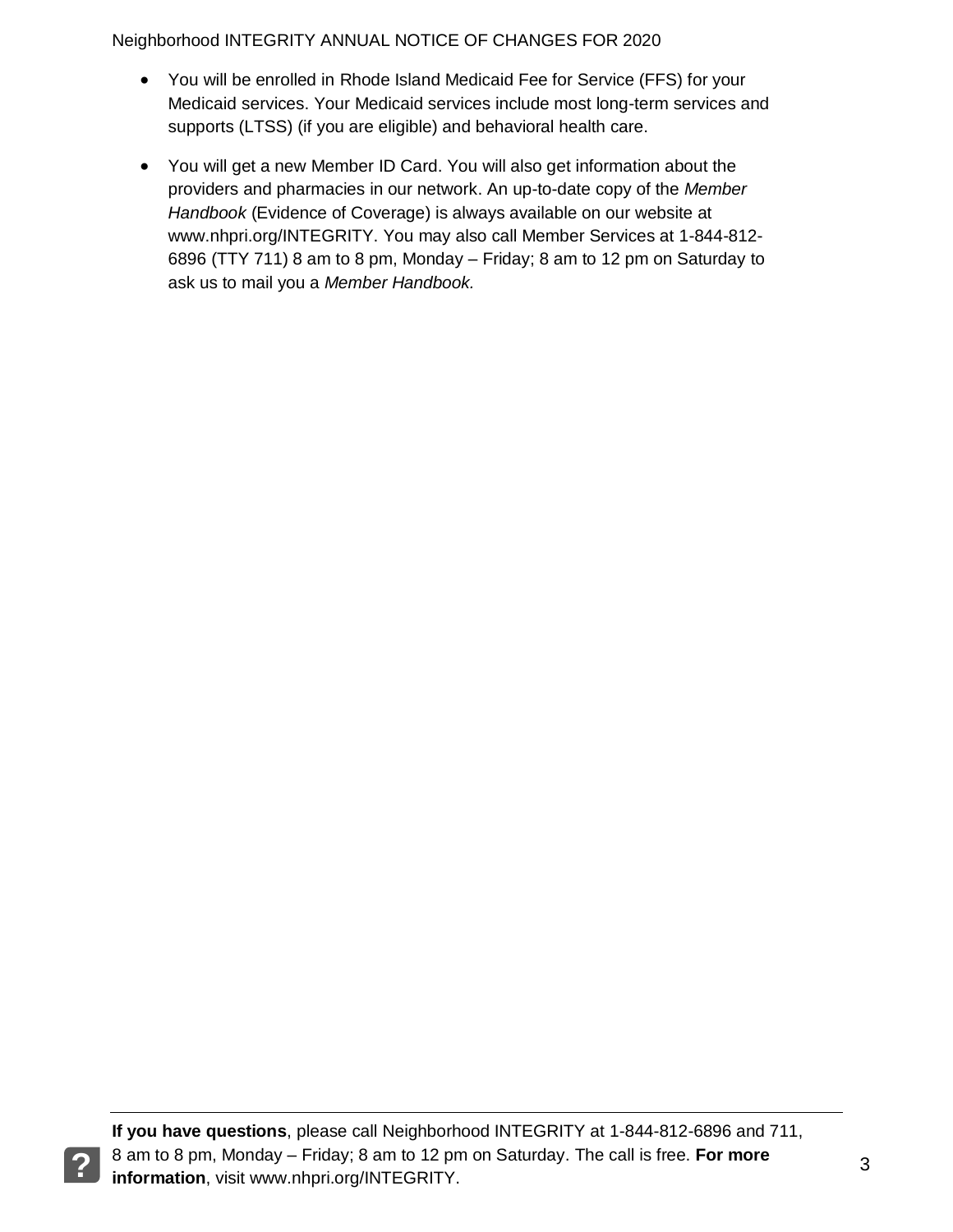#### **B1. Additional Resources**

- ATTENTION: If you speak English, language assistance services, free of charge, are available to you. Call Member Services at 1-844-812-6886 (TTY 711) 8 am to 8pm, Monday – Friday; 8 am to 12 pm on Saturday. On Saturday afternoons, Sundays and holidays you may be asked to leave a message. Your call will be returned within the next business day. The call is free.
- ATENCIÓN: Si usted habla español, servicios de asistencia con el idioma, de forma gratuita, están disponibles para usted. Llame a Servicios a los Miembros al 1-844-812-6896 (TTY 711), de 8 am a 8 pm, de lunes a viernes, de 8 am a 12 pm los Sábados. En las tardes de los Sábados, domingos y feriados, se le pedirá que deje un mensaje. Su llamada será devuelta dentro del siguiente día hábil. La llamada es gratuita.
- ATENÇÃO: Se você fala português, o idioma, os serviços de assistência gratuita, estão disponíveis para você. Os serviços de chamada em 1-844-812- 6896 TTY (711), 8 am a 8 pm, de segunda a sexta-feira; 8 am -12 pm no sábado. Nas tardes de sábado, domingos e feriados, você pode ser convidado a deixar uma mensagem. A sua chamada será devolvido no próximo dia útil. A ligação é gratuita
- You can get this Annual Notice of Changes for free in other formats, such as large print, braille, or audio. Please call Member Services at 1-844-812-6896, 8 am to 8 pm, Monday – Friday; 8 am to 12 pm on Saturday. TTY users should call 711. The call is free.
- You can ask to get this document and future materials in your preferred language and/or alternate format by calling Member Services. This is called a "standing request". Member Services will document your standing request in your member record so that you can receive materials now and in the future in your preferred language and/or format. You can change or delete your standing request at any time by calling Member Services.

#### **B2. Information about Neighborhood INTEGRITY**

- Neighborhood INTEGRITY (Medicare-Medicaid Plan) is a health plan that contracts with both Medicare and Rhode Island Medicaid to provide benefits of both programs to enrollees.
- Coverage under Neighborhood INTEGRITY is qualifying health coverage called "minimum essential coverage." It satisfies the Patient Protection and Affordable Care Act's (ACA) individual shared responsibility requirement.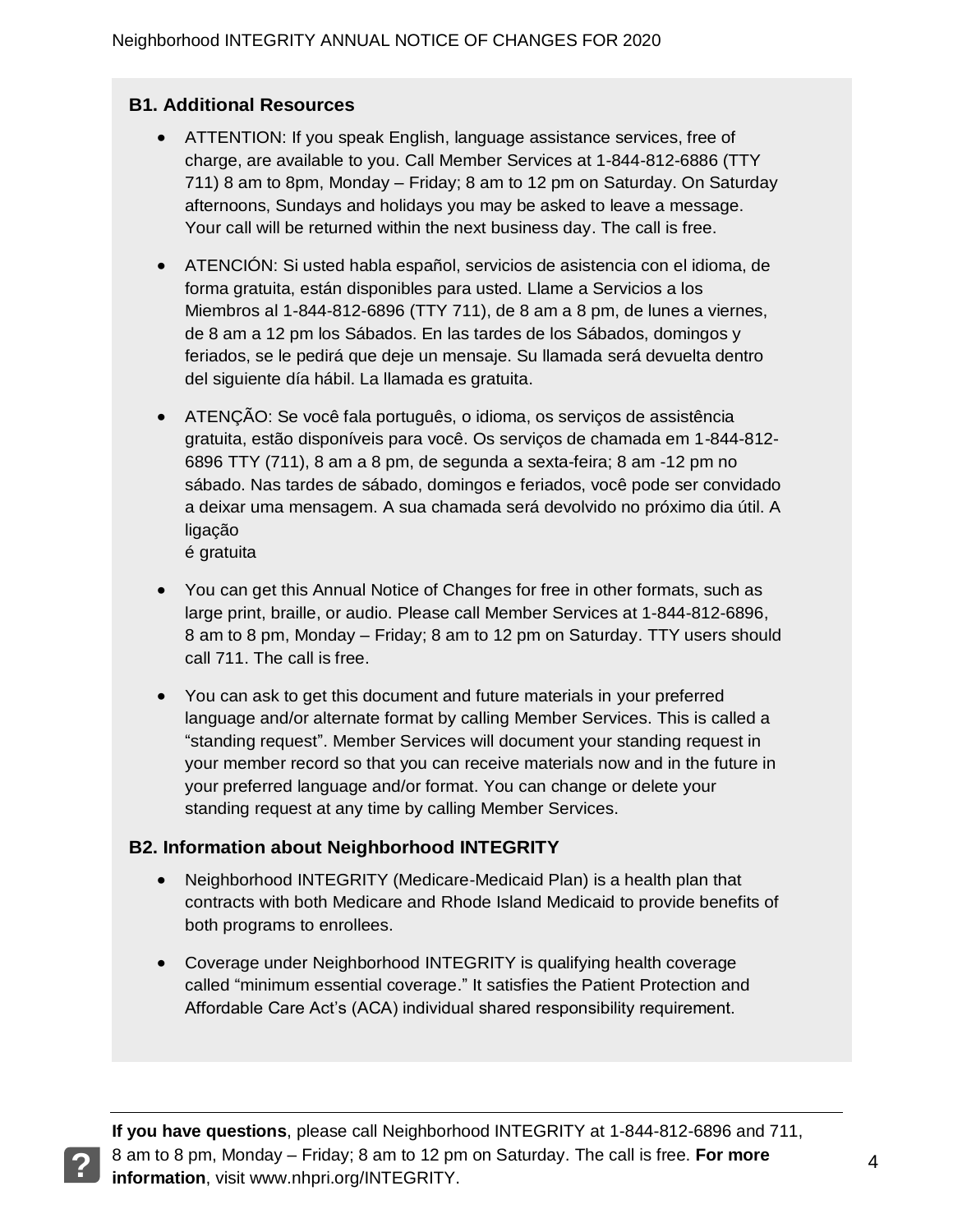Visit the Internal Revenue Service (IRS) website at www.irs.gov/AffordableCare-Act/ Individuals-and-Families for more information on the individual shared responsibility requirement.

• Neighborhood INTEGRITY is offered by Neighborhood Health Plan of Rhode Island. When this *Annual Notice of Changes* says "we," "us," or "our," it means Neighborhood Health Plan of Rhode Island. When it says "the plan" or "our plan," it means Neighborhood INTEGRITY.

### **B3. Important things to do**

- **Check if there are any changes to our benefits that may affect you.**
	- o Are there any changes that affect the services you use?
	- $\circ$  It is important to review benefit changes to make sure they will work for you next year.
	- o Look in sections D1 and D2 for information about benefit changes for our plan.
- **Check if there are any changes to our prescription drug coverage that may affect you.**
	- $\circ$  Will your drugs be covered? Are they in a different tier? Can you continue to use the same pharmacies?
	- o It is important to review the changes to make sure our drug coverage will work for you next year.
	- o Look in section D2 for information about changes to our drug coverage.
	- o Your drug costs may have risen since last year.
		- Talk to your doctor about lower cost alternatives that may be available for you; this may save you in annual out-of-pocket costs throughout the year.
		- To get additional information on drug prices, visit https://go.medicare.gov/drugprices. These dashboards highlight which manufacturers have been increasing their prices and also show other year-toyear drug price information.
		- Keep in mind that your plan benefits will determine exactly how much your own drug costs may change.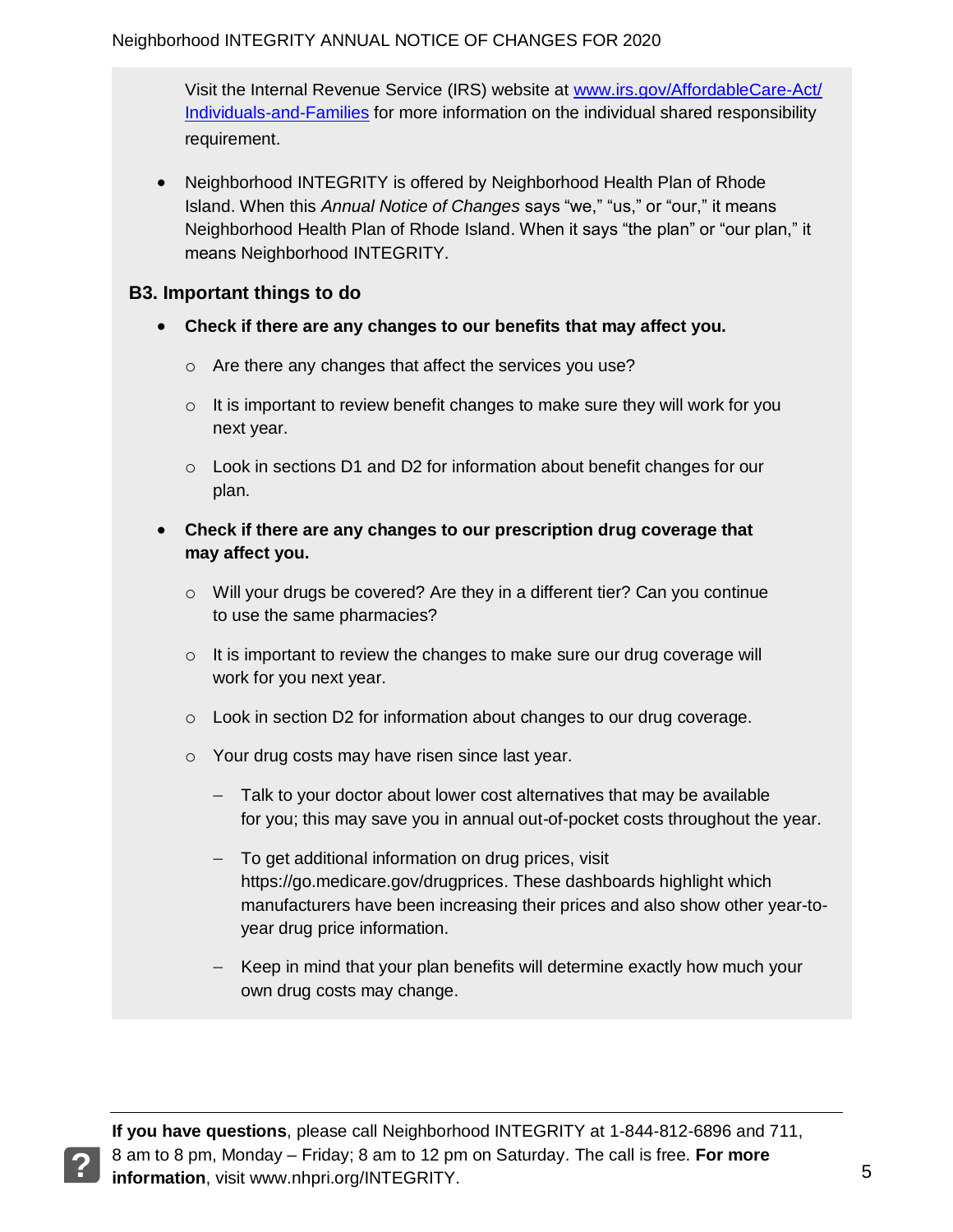#### **Check to see if your providers and pharmacies will be in our network next year.**

- o Are your providers, including specialists you see regularly, in our network? What about your pharmacy? What about the hospitals or other providers you use?
- o Look in section C for information about our *Provider and Pharmacy Directory.*
- **Think about your overall costs in the plan.** 
	- o How do the total costs compare to other coverage options?
- **Think about whether you are happy with our plan.**

| If you decide to stay with Neighborhood                                                                                                                                  | If you decide to leave Neighborhood                                                                                                                                                                                                                                                                         |
|--------------------------------------------------------------------------------------------------------------------------------------------------------------------------|-------------------------------------------------------------------------------------------------------------------------------------------------------------------------------------------------------------------------------------------------------------------------------------------------------------|
| <b>INTEGRITY:</b>                                                                                                                                                        | <b>INTEGRITY:</b>                                                                                                                                                                                                                                                                                           |
| If you want to stay with us next year, it's easy<br>- you don't need to do anything. If you don't<br>make a change, you will automatically stay<br>enrolled in our plan. | If you decide other coverage will better meet<br>your needs, you are able to leave our plan<br>(see section E2 for more information). If you<br>leave our plan, your new coverage will begin<br>on the first day of the following month. Look<br>in section E3 page 11 to learn more about<br>your choices. |

## **C. Changes to the network providers and pharmacies**

We have not made any changes to our network of providers and pharmacies for next year.

However, it is important that you know that we may make changes to our network during the year. If your provider does leave the plan, you have certain rights and protections. For more information, see Chapter 3 of your *Member Handbook.*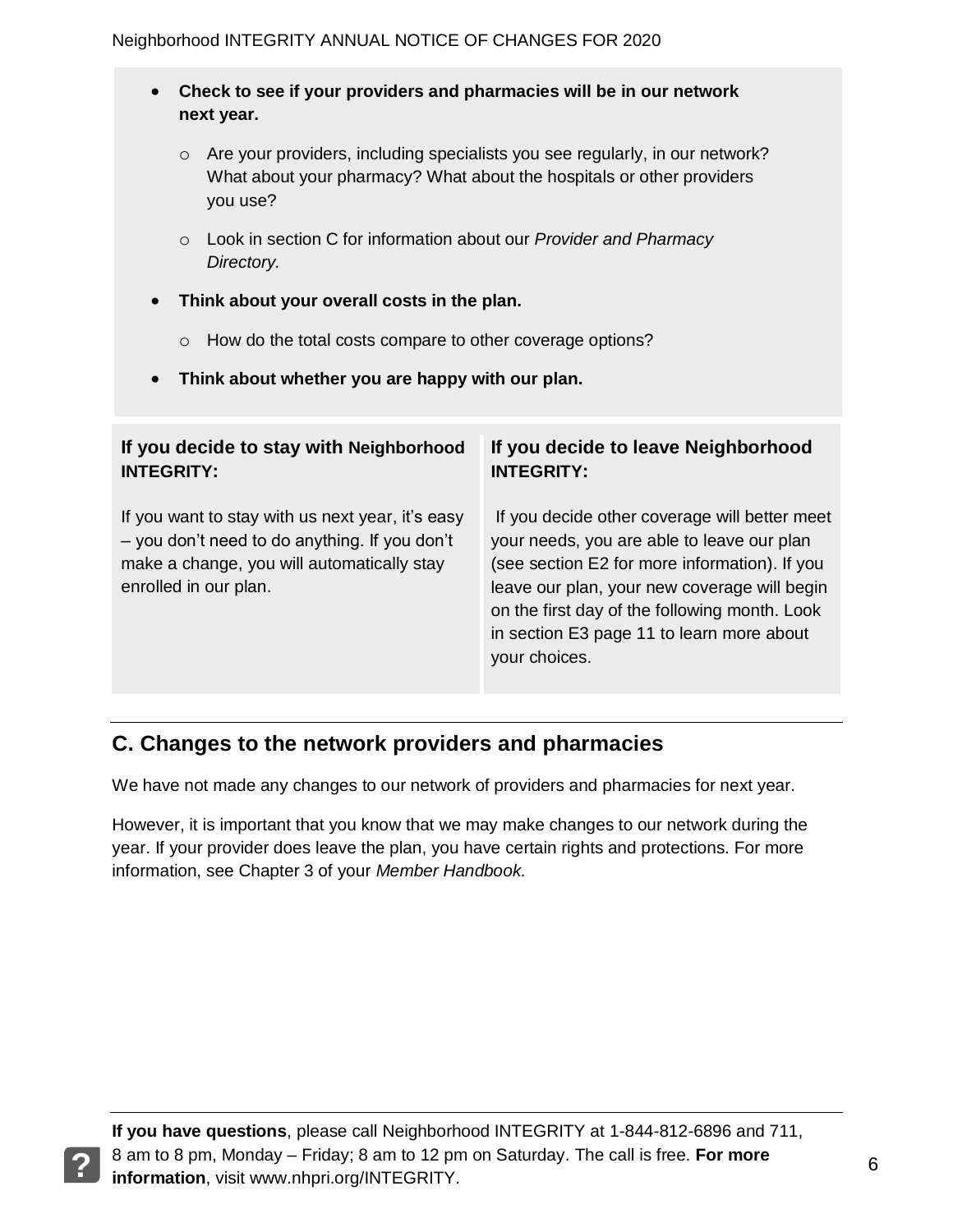## **D. Changes to benefits for next year**

#### **D1. Changes to benefits for health care services**

There are no changes to your benefits for health care services*.* Our benefits will be exactly the same in 2020 as they are in 2019.

We are changing our coverage for certain health care services next year. The following table describes these changes.

|                                                                                                                                               | 2019 (this year)                                              | 2020 (next year)                                                      |
|-----------------------------------------------------------------------------------------------------------------------------------------------|---------------------------------------------------------------|-----------------------------------------------------------------------|
| <b>Medicare Part B</b><br>prescription drugs                                                                                                  | Step therapy does not apply<br>to Part B prescription drugs.  | Step therapy may apply to<br>Part B prescription drugs.               |
|                                                                                                                                               |                                                               | Part D drug may be required<br>prior to coverage of a Part B<br>drug. |
| <b>Medicare Part D</b><br>prescription drugs                                                                                                  | Step therapy applies to Part D<br>prescription drugs          | Step therapy may apply to<br>Part D prescription drugs                |
|                                                                                                                                               |                                                               | Part B drug may be required<br>prior to coverage of a Part D<br>drug. |
| <b>Diabetic supplies received</b><br>at a pharmacy, for insulin<br>dependent or gestational<br>diabetes members: blood<br>glucose test strips | Quantity of 200 test strips are<br>covered per 30-day supply. | Quantity of 100 test strips are<br>covered per 25-day supply.         |
| <b>Diabetic supplies received</b><br>at a pharmacy, for non-<br>insulin dependent<br>members: blood glucose<br>test strips                    | Quantity of 90 test strips are<br>covered per 90-day supply.  | Quantity of 100 test strips are<br>covered per 90-day supply.         |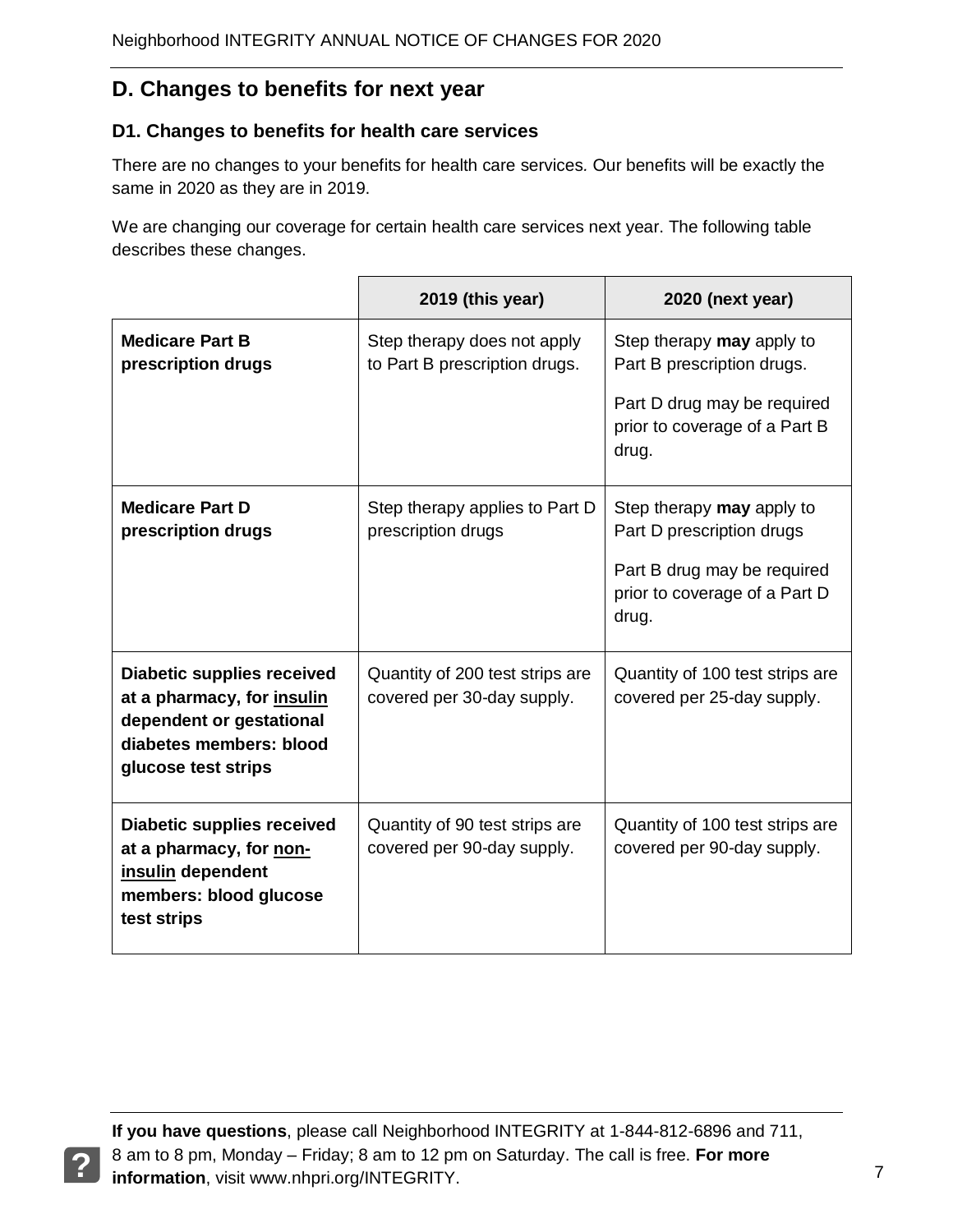#### **D2. Changes to prescription drug coverage**

#### **Changes to our Drug List**

An updated *List of Covered Drugs* is located on our website at www.nhpri.org/INTEGRITY. You may also call Member Services at 1-844-812-6896 (TTY 711) 8 am to 8 pm, Monday – Friday; 8 am to 12 pm on Saturday for updated drug information or to ask us to mail you a *List of Covered Drugs*.

The *List of Covered Drugs* is also called the "Drug List."

We made changes to our Drug List, including changes to the drugs we cover and changes to the restrictions that apply to our coverage for certain drugs.

Review the Drug List to **make sure your drugs will be covered next year** and to see if there will be any restrictions.

If you are affected by a change in drug coverage, we encourage you to:

- Work with your provider (or other prescriber) to find a different drug that we cover.
	- o You can call Member Services at 1-844-812-6896 (TTY 711) 8 am to 8pm, Monday – Friday; 8 am to 12 pm on Saturday to ask for a list of covered drugs that treat the same condition.
	- $\circ$  This list can help your provider find a covered drug that might work for you.
- Work with your provider (or other prescriber) and ask the plan to make an exception to cover the drug.
	- $\circ$  You can ask for an exception before next year and we will give you an answer within 72 hours after we get your request (or your prescriber's supporting statement).
	- o To learn what you must do to ask for an exception, see Chapter 9 of the *2020 Member Handbook* or call Member Services at 1-844-812-6896 (TTY 711) 8 am to 8pm, Monday – Friday; 8 am to 12 pm on Saturday.
	- $\circ$  If you need help asking for an exception, you can contact Member Services or care manager. See Chapter 2 and Chapter 3 of the *Member Handbook* to learn more about how to contact your care manager.
- Ask the plan to cover a temporary supply of the drug.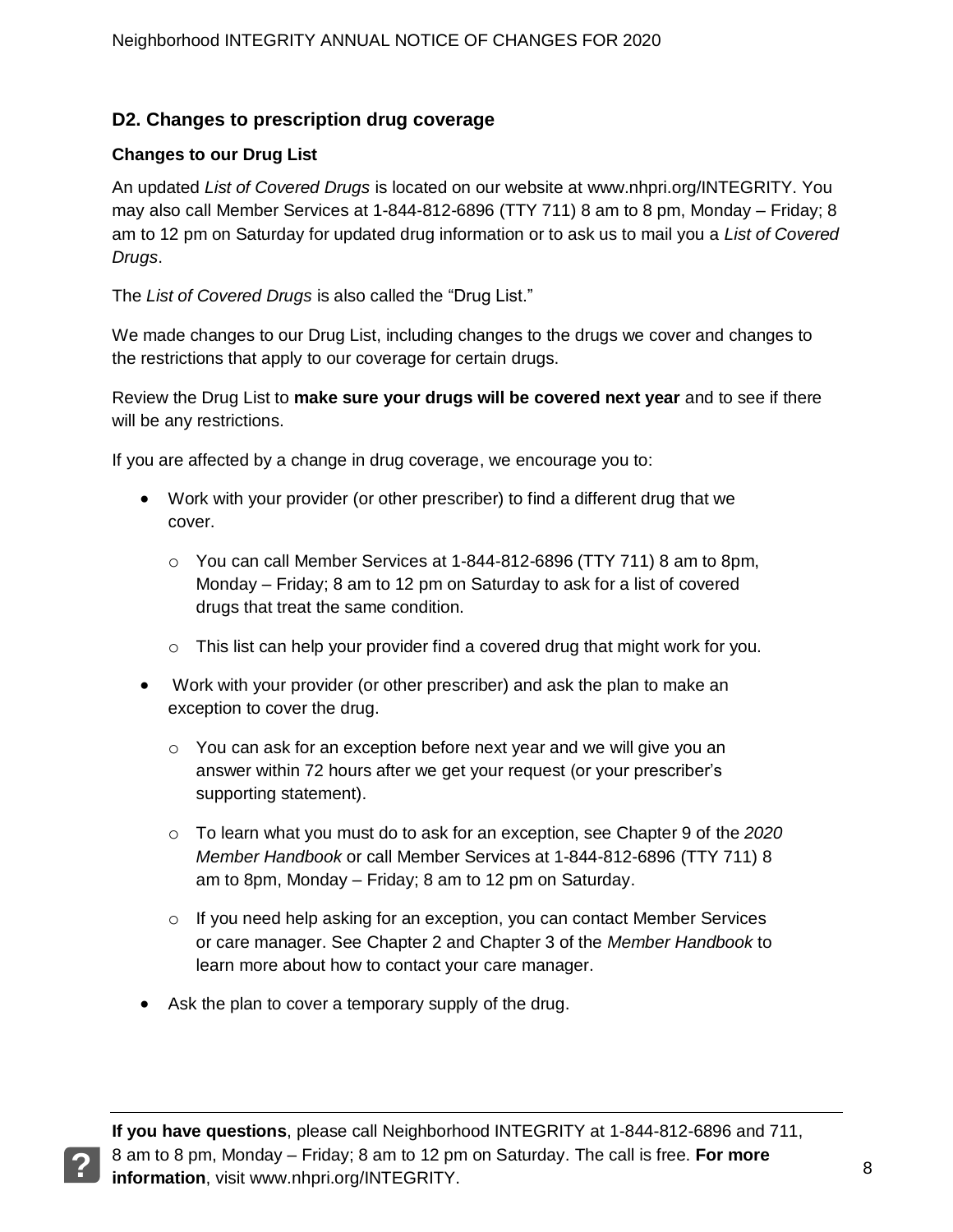- o In some situations, we will cover a **temporary** supply of the drug during the first 90 days of the calendar year.
- o This temporary supply will be for up to a:
	- o 30-day supply if you **do not** live in a long-term care facility,
	- o 31-day supply if you **do** live in a long-term care facility, and
	- o 90-day supply for Medicaid-covered drugs. *.*

(To learn more about when you can get a temporary supply and how to ask for one, see Chapter 5 of your *Member Handbook*.)

o When you get a temporary supply of a drug, you should talk with your provider to decide what to do when your temporary supply runs out. You can either switch to a different drug covered by the plan or ask the plan to make an exception for you and cover your current drug.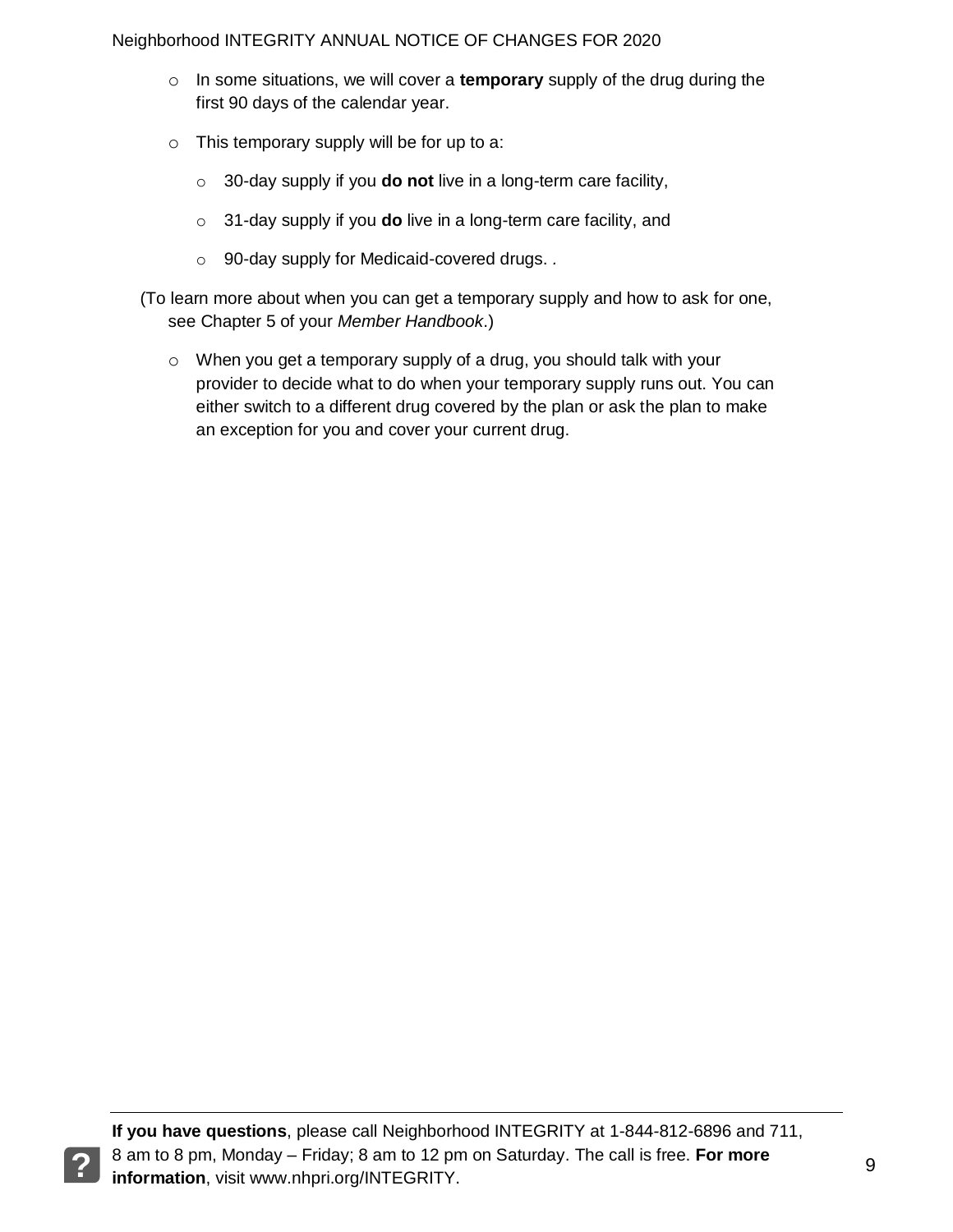#### **Changes to prescription drug costs**

There are no changes to the amount you pay for prescription drugs in 2020.

Read below for more information about your prescription drug coverage.

The table below shows your costs for drugs in each of our 3 drug tiers.

|                                                                                                                                                                                     | 2019 (this year)                                                        | 2020 (next year)                                                        |
|-------------------------------------------------------------------------------------------------------------------------------------------------------------------------------------|-------------------------------------------------------------------------|-------------------------------------------------------------------------|
| <b>Drugs in Tier 1</b><br>(Generic Drugs)<br>Cost for a one-month supply<br>of a drug in Tier 1 that is filled                                                                      | Your copay for a one-month<br>30-day supply is \$0 per<br>prescription. | Your copay for a one-month<br>30-day supply is \$0 per<br>prescription. |
| at a network pharmacy                                                                                                                                                               |                                                                         |                                                                         |
| <b>Drugs in Tier 2</b><br>(Brand Drugs)<br>Cost for a one-month supply<br>of a drug in Tier 2 that is filled<br>at a network pharmacy                                               | Your copay for a one-month<br>30-day supply is \$0 per<br>prescription. | Your copay for a one-month<br>30-day supply is \$0 per<br>prescription. |
| Drugs in Tier 3<br>(Non-Medicare Prescription<br>and Over-the-Counter (OTC)<br>Drugs)<br>Cost for a one-month supply<br>of a drug in Tier 3 that is filled<br>at a network pharmacy | Your copay for a one-month<br>30-day supply is \$0 per<br>prescription. | Your copay for a one-month<br>30-day supply is \$0 per<br>prescription. |

## **E. How to choose a plan**

## **E1. How to stay in our plan**

We hope to keep you as a Member next year.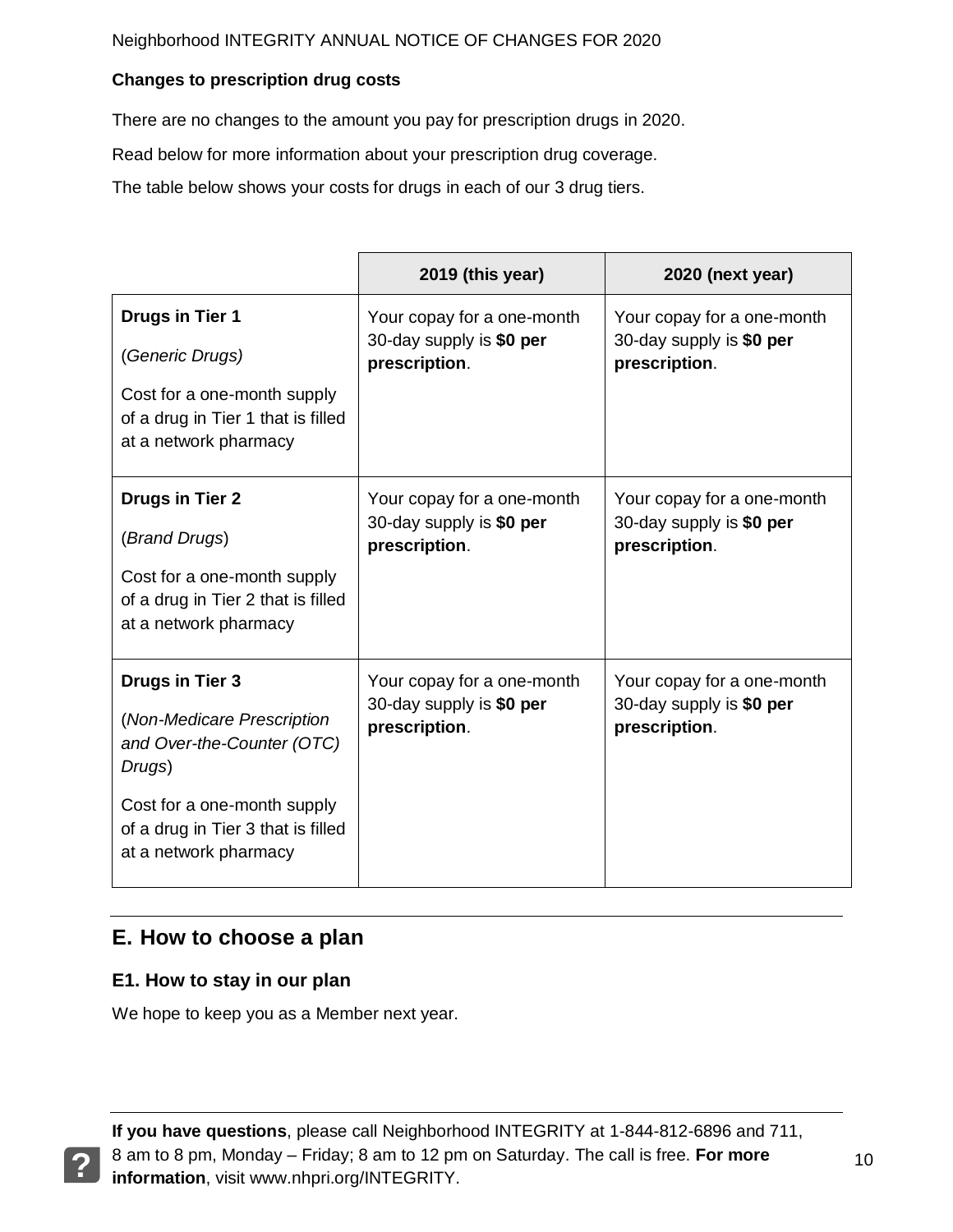You do not have to do anything to stay in your health plan. If you do not change to a Medicare Advantage Plan, change to Original Medicare, enroll in a Medicare Part D plan, or disenroll from Neighborhood INTEGRITY and enroll in Rhode Island Medicaid Fee for Service (FFS) for your Medicaid benefits, you will automatically stay enrolled as a Member of our plan for 2020.

#### **E2. How to change plans**

You can end your membership at any time during the year by disenrolling from Neighborhood INTEGRITY and enrolling in another Medicare Advantage Plan, moving to Original Medicare, or enrolling in a Medicare Part D plan and enrolling in Rhode Island Medicaid Fee for Service (FFS) for your Medicaid benefits.

## **E3. Leaving Neighborhood INTEGRITY**

As long as you're still eligible for Medicare and Medicaid, you can leave Neighborhood INTEGRITY and keep getting your Medicare and Medicaid benefits.

You will get your Medicaid benefits directly from doctors and other providers. This is called Rhode Island Medicaid Fee for Service (FFS).

There are three ways you can get your Medicare benefits:

| 1. You can change to:                                                                                                                      | Here is what to do:                                                                                                                                                                 |
|--------------------------------------------------------------------------------------------------------------------------------------------|-------------------------------------------------------------------------------------------------------------------------------------------------------------------------------------|
| A Medicare health plan, such as a<br>Medicare Advantage plan or a<br><b>Program of All-inclusive Care for the</b><br><b>Elderly (PACE)</b> | Call Medicare at 1-800-MEDICARE (1-<br>800-633-4227), 24 hours a day, 7 days a<br>week. TTY users should call 1-877-486-<br>2048 to enroll in the new Medicare-only<br>health plan. |
|                                                                                                                                            | If you need help or more information:                                                                                                                                               |
|                                                                                                                                            | Call The POINT at 1-401-462-4444.<br>TTY users should call 711. They will<br>refer you to a State Health Insurance<br>Assistance Program (SHIP) counselor.                          |
|                                                                                                                                            | You will automatically be disenrolled from<br>Neighborhood INTEGRITY when your new<br>plan's coverage begins.                                                                       |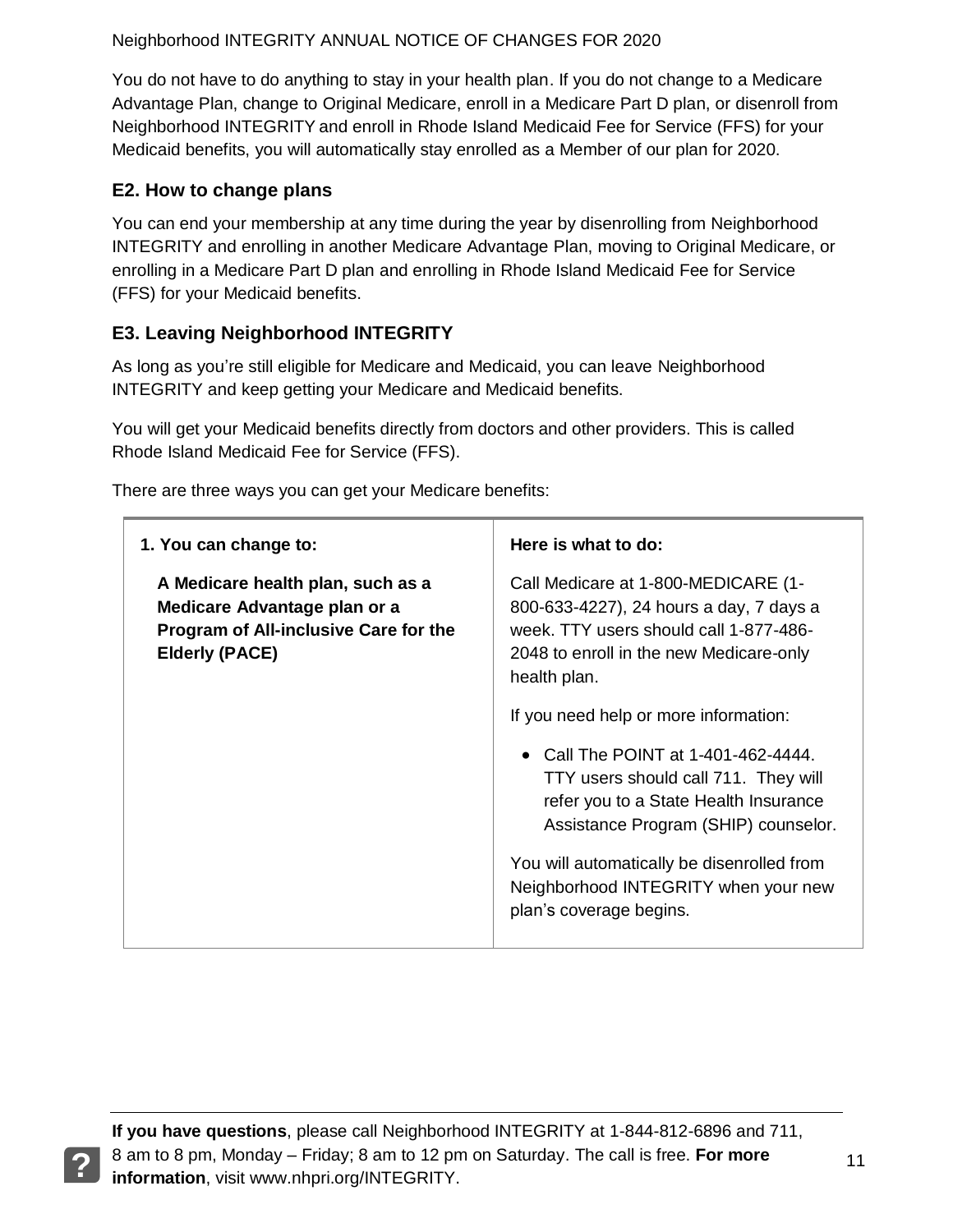| 2. You can change to:                                                                                                                                                                                                                                                                                                                | Here is what to do:                                                                                                                                                                                                                                                                          |
|--------------------------------------------------------------------------------------------------------------------------------------------------------------------------------------------------------------------------------------------------------------------------------------------------------------------------------------|----------------------------------------------------------------------------------------------------------------------------------------------------------------------------------------------------------------------------------------------------------------------------------------------|
| <b>Original Medicare with a separate</b><br>Medicare prescription drug plan                                                                                                                                                                                                                                                          | Call Medicare at 1-800-MEDICARE (1-800-<br>633-4227), 24 hours a day, 7 days a week.<br>TTY users should call 1-877-486-2048.                                                                                                                                                                |
|                                                                                                                                                                                                                                                                                                                                      | If you need help or more information:<br>Call The POINT at 1-401-462-4444.                                                                                                                                                                                                                   |
|                                                                                                                                                                                                                                                                                                                                      | TTY users should call 711. They will<br>refer you to a State Health Insurance<br>Assistance Program (SHIP) counselor.                                                                                                                                                                        |
|                                                                                                                                                                                                                                                                                                                                      | You will automatically be disenrolled from<br>Neighborhood INTEGRITY when your<br>Original Medicare coverage begins.                                                                                                                                                                         |
| 3. You can change to:                                                                                                                                                                                                                                                                                                                | Here is what to do:                                                                                                                                                                                                                                                                          |
| <b>Original Medicare without a separate</b><br>Medicare prescription drug plan<br><b>NOTE:</b> If you switch to Original Medicare<br>and do not enroll in a separate Medicare<br>prescription drug plan, Medicare may<br>enroll you in a drug plan, unless you tell<br>Medicare you don't want to join.                              | Call Medicare at 1-800-MEDICARE (1-800-<br>633-4227), 24 hours a day, 7 days a week.<br>TTY users should call 1-877-486-2048.<br>If you need help or more information:<br>Call The POINT at 1-401-462-4444.<br>TTY users should call 711. They will<br>refer you to a State Health Insurance |
| You should only drop prescription drug<br>coverage if you have drug coverage from<br>another source, such as an employer or<br>union. If you have questions about<br>whether you need drug coverage, call<br>The POINT at 1-401-462-4444. They will<br>refer you to a State Health Insurance<br>Assistance Program (SHIP) counselor. | Assistance Program (SHIP) counselor.<br>You will automatically be disenrolled from<br>Neighborhood INTEGRITY when your<br>Original Medicare coverage begins.                                                                                                                                 |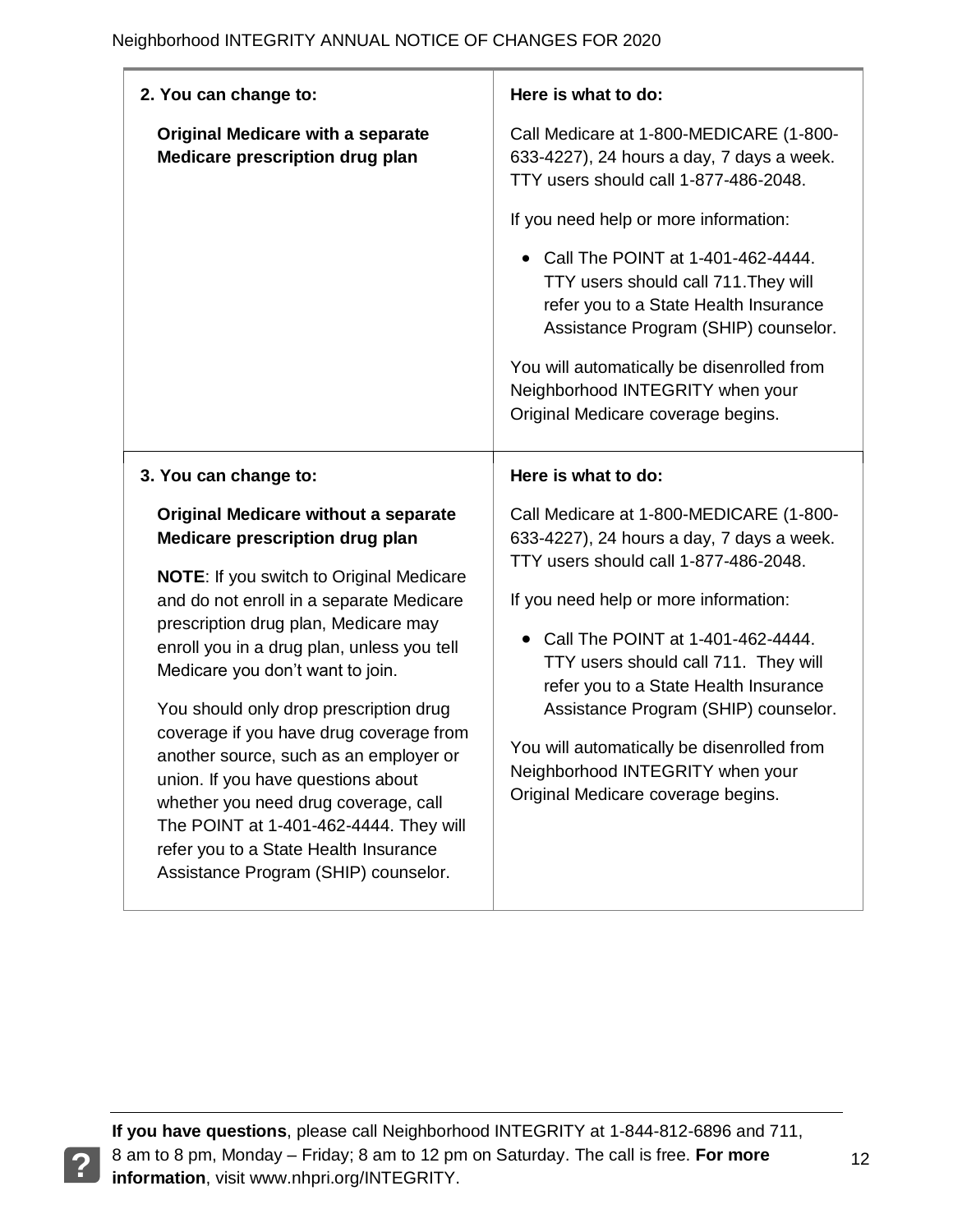## **F. How to get help**

#### **F1. Getting help from Neighborhood INTEGRITY**

Questions? We're here to help. Please call Member Services at 1-844-812-6896 (TTY only, call 711). We are available for phone calls 8 am to 8 pm, Monday – Friday; 8 am to 12 pm on Saturday.

#### **Your** *2020 Member Handbook*

The *2020 Member Handbook* is the legal, detailed description of your plan benefits. It has details about next year's benefits. It explains your rights and the rules you need to follow to get covered services and prescription drugs.

The *2020 Member Handbook* will be available by October 15. An up-to-date copy of the *2020 Member Handbook* is always available on our website at www.nhpri.org/INTEGRITY. You may also call Member Services at 1-844-812-6896 (TTY 711) 8 am to 8 pm, Monday – Friday; 8 am to 12 pm on Saturday to ask us to mail you a *2020 Member Handbook*.

#### **Our website**

You can also visit our website at www.nhpri.org/INTEGRITY. As a reminder, our website has the most up-to-date information about our provider and pharmacy network (*Provider and Pharmacy Directory*) and our Drug List (*List of Covered Drugs*).

#### **F2. Getting help from the state enrollment broker**

You can call the Medicare-Medicaid Plan Enrollment Line at 1-844-602-3469, Monday-Friday, 8:00 am – 6:00 pm. TTY users should call 711.

#### **F3. Getting help from the RIPIN Healthcare Advocate**

The RIPIN Healthcare Advocate is an ombudsman program that can help you if you are having a problem with Neighborhood INTEGRITY. The ombudsman's services are free.

- The RIPIN Healthcare Advocate is an ombudsman program that works as an advocate on your behalf. They can answer questions if you have a problem or complaint and can help you understand what to do.
- The RIPIN Healthcare Advocate makes sure you have information related to your rights and protections and how you can get your concerns resolved.
- The RIPIN Healthcare Advocate is not connected with us or with any insurance company or health plan. The phone number for the RIPIN Healthcare Advocate is 1-855-747-3224.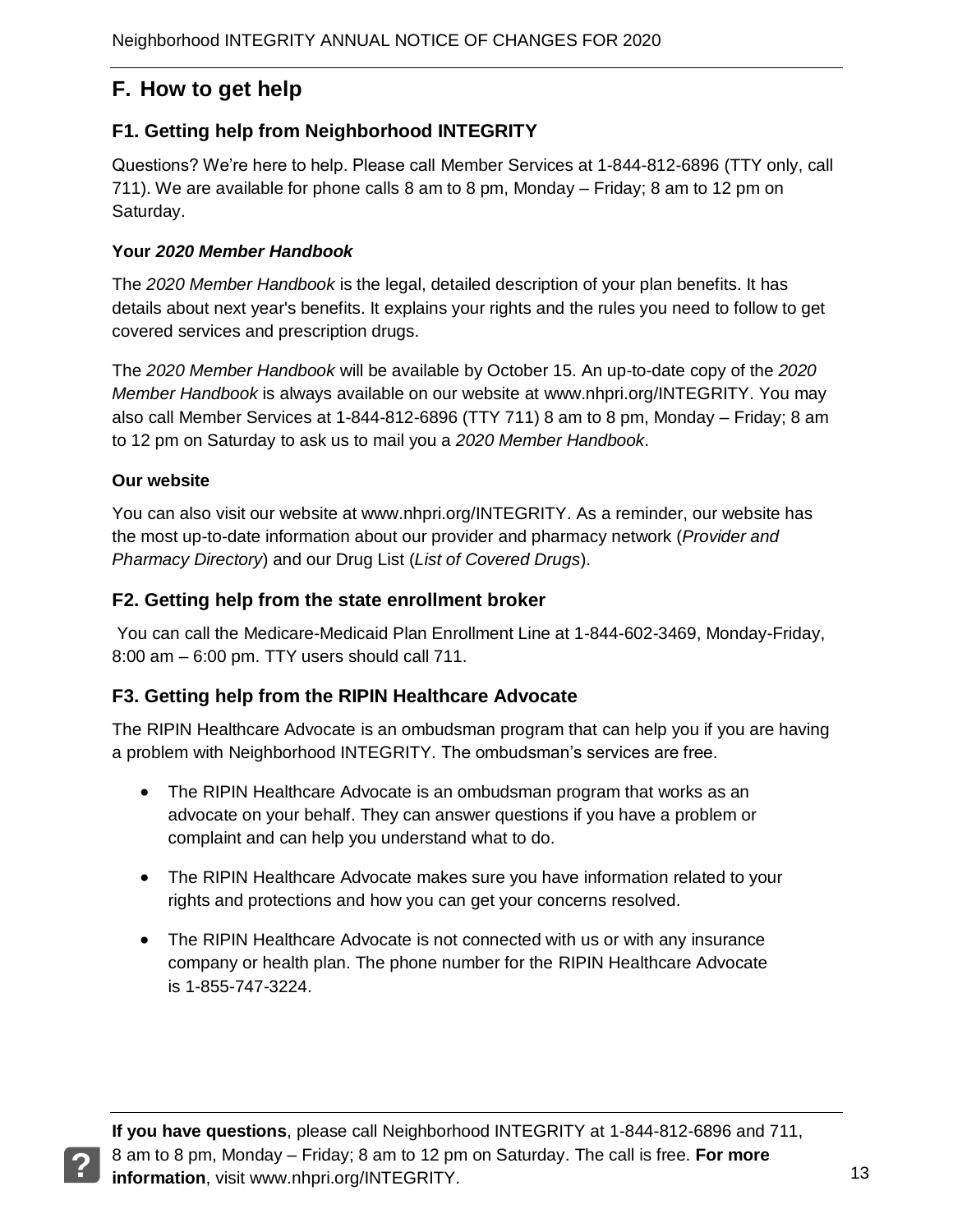## **F4. Getting help from the State Health Insurance Assistance Program (SHIP)**

You can also call the State Health Insurance Assistance Program (SHIP). In Rhode Island, the SHIP is called The POINT. The SHIP counselors can help you understand your Medicare-Medicaid Plan and other plan choices. The SHIP is not connected with us or with any insurance company or health plan. The SHIP has trained counselors in every state, and services are free. In Rhode Island, you can get a referral to a SHIP counselor by calling The POINT at 1-401-462- 4444 (TTY 711).

## **F5. Getting help from Medicare**

To get information directly from Medicare you can call 1-800-MEDICARE (1-800-633-4227), 24 hours a day, 7 days a week. TTY users should call 1-877-486-2048.

#### **Medicare's Website**

You can visit the Medicare website (http://www.medicare.gov). If you choose to disenroll from your Medicare-Medicaid Plan and enroll in a Medicare Advantage plan, the Medicare website has information about costs, coverage, and quality ratings to help you compare Medicare Advantage plans. You can find information about Medicare Advantage plans available in your area by using the Medicare Plan Finder on the Medicare website. (To view the information about plans, go to http://www.medicare.gov and click on "Find health & drug plans.")

#### *Medicare & You 2020*

You can read *Medicare & You 2020* Handbook. Every year in the fall, this booklet is mailed to people with Medicare. It has a summary of Medicare benefits, rights and protections, and answers to the most frequently asked questions about Medicare.

If you don't have a copy of this booklet, you can get it at the Medicare website (http://www.medicare.gov) or by calling 1-800-MEDICARE (1-800-633-4227), 24 hours a day, 7 days a week. TTY users should call 1-877-486-2048.

## **F6. Getting help from Rhode Island Medicaid**

For questions about the help you get from Medicaid, call Rhode Island Medicaid at the DHS Call Center at 1-855-697-4347.

## **F7. Getting help from Rhode Island's Quality Improvement Organization (QIO)**

In Rhode Island, the Quality Improvement Organization (QIO) is called KEPRO. The QIO is a group of doctors and other health care professionals who are paid by the federal government. These experts are not part of our plan. They are paid by Medicare to check on and help improve the quality of care for people with Medicare. KEPRO will provide an independent review of whether it is medically appropriate for us to end coverage for your services. Call 1-888-319- 8452 (TTY 1-855-843-4776) 9 am to 5 pm, Monday – Friday; 11 am to 3 pm on Saturdays, Sundays, and holidays.